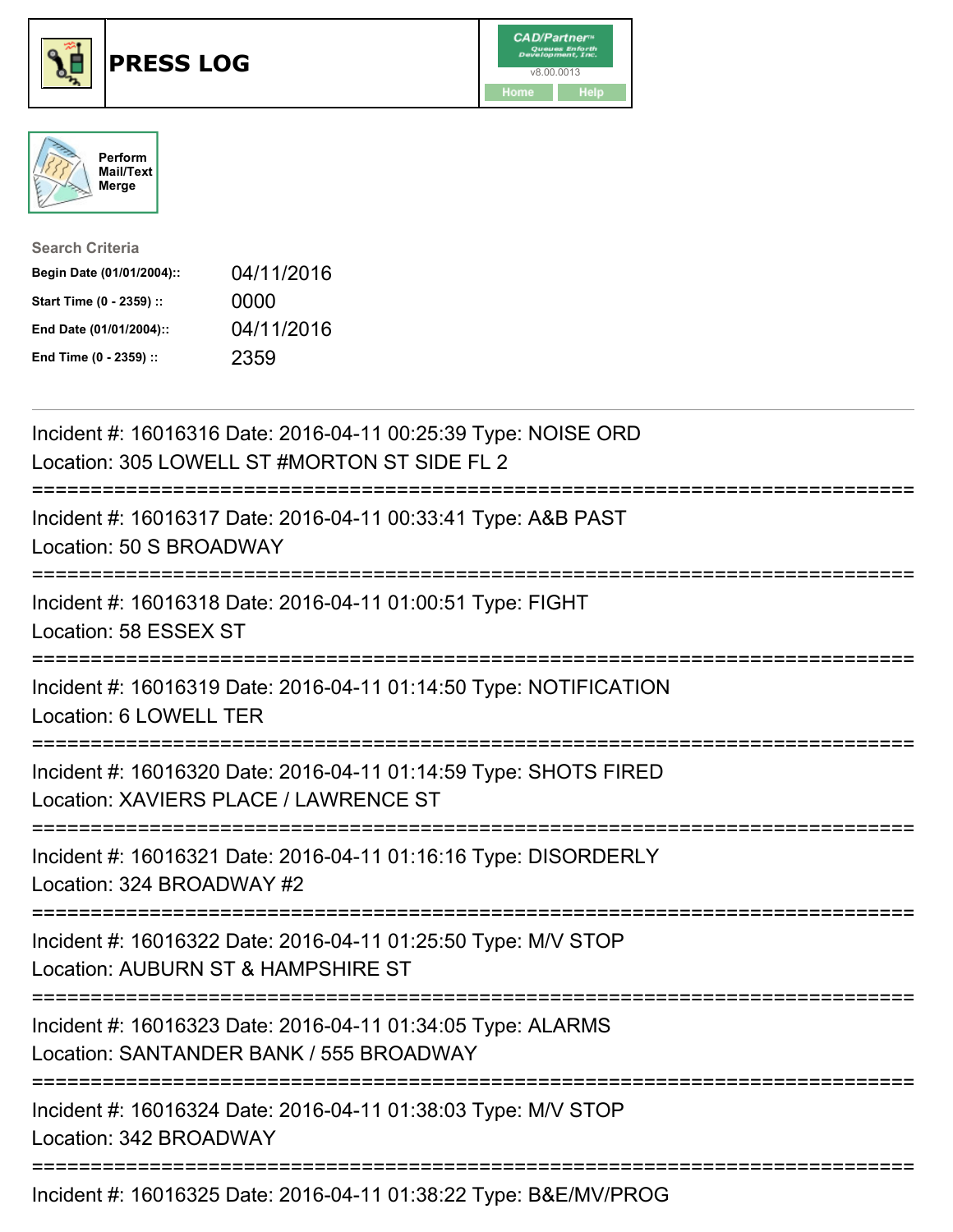| Location: 10 ALDEN CT                                                                                                |
|----------------------------------------------------------------------------------------------------------------------|
| Incident #: 16016326 Date: 2016-04-11 01:52:29 Type: M/V STOP<br>Location: 3 ALDEN CT                                |
| Incident #: 16016327 Date: 2016-04-11 01:52:55 Type: M/V STOP<br>Location: 10 ALDEN CT                               |
| Incident #: 16016328 Date: 2016-04-11 01:53:26 Type: BUILDING CHK<br>Location: LAUNDRY CAPITAL / 351 BROADWAY        |
| Incident #: 16016329 Date: 2016-04-11 01:54:21 Type: NOISE ORD<br>Location: 112 MARSTON ST #217                      |
| Incident #: 16016330 Date: 2016-04-11 01:56:30 Type: M/V STOP<br>Location: MANCHESTER ST & WEST ST                   |
| Incident #: 16016332 Date: 2016-04-11 02:01:41 Type: LOUD NOISE<br>Location: 2 WINTHROP AV FL 2                      |
| Incident #: 16016331 Date: 2016-04-11 02:01:44 Type: M/V STOP<br>Location: E HAVERHILL ST & FERRY ST                 |
| ----------------------<br>Incident #: 16016333 Date: 2016-04-11 02:08:08 Type: DISORDERLY<br>Location: 51 TRENTON ST |
| Incident #: 16016335 Date: 2016-04-11 02:10:51 Type: NOISE ORD<br>Location: 452 HAVERHILL ST FL 1                    |
| Incident #: 16016334 Date: 2016-04-11 02:11:35 Type: BUILDING CHK<br>Location: PRIMO'S LIQUORS / 450 HAVERHILL ST    |
| Incident #: 16016337 Date: 2016-04-11 02:23:35 Type: CK WELL BEING<br>Location: 32 LAWRENCE ST                       |
| Incident #: 16016336 Date: 2016-04-11 02:24:04 Type: M/V STOP<br>Location: MYRTLE ST & WILLOW ST                     |
| Incident #: 16016338 Date: 2016-04-11 02:38:30 Type: BUILDING CHK<br>Location: MANEA REALTY TRUST / 59 JACKSON ST    |
| Incident #: 16016339 Date: 2016-04-11 02:41:25 Type: M/V STOP                                                        |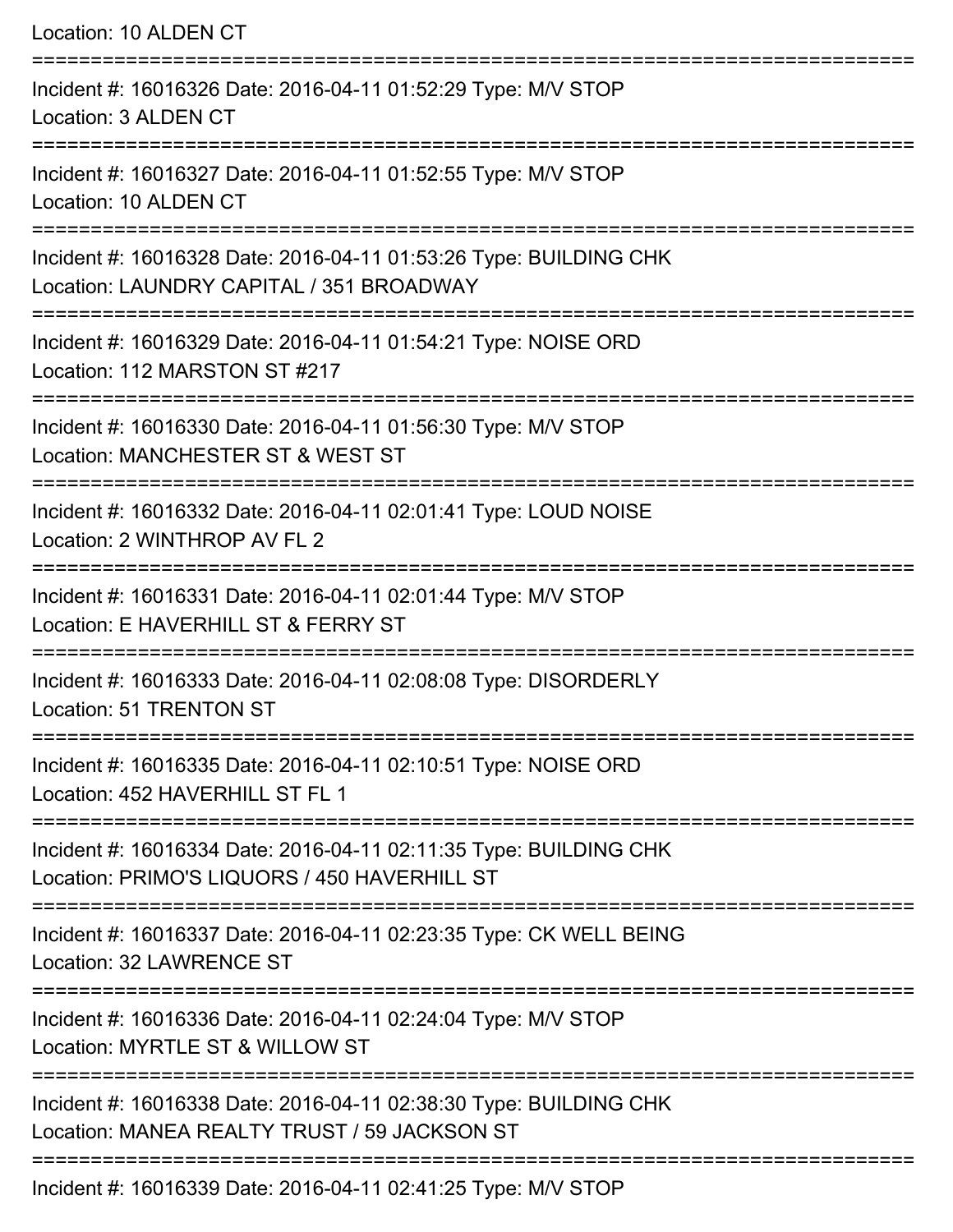| Incident #: 16016340 Date: 2016-04-11 02:42:14 Type: BUILDING CHK<br>Location: LAWTONS HOT DOGS / 606 CANAL ST |
|----------------------------------------------------------------------------------------------------------------|
| Incident #: 16016341 Date: 2016-04-11 02:42:52 Type: M/V STOP<br>Location: 51 TRENTON ST                       |
| Incident #: 16016342 Date: 2016-04-11 02:43:38 Type: M/V STOP<br>Location: HAVERHILL ST & WEST ST              |
| Incident #: 16016343 Date: 2016-04-11 03:01:01 Type: M/V STOP<br>Location: HAMPSHIRE ST & HAVERHILL ST         |
| Incident #: 16016344 Date: 2016-04-11 03:11:02 Type: ALARM/BURG<br>Location: WETHERBEE SCHOOL / 75 NEWTON ST   |
| Incident #: 16016345 Date: 2016-04-11 03:15:00 Type: BUILDING CHK<br>Location: 1 COMMONWEALTH DR               |
| Incident #: 16016346 Date: 2016-04-11 03:24:03 Type: THREATS/PROG<br>Location: 100 CROSS ST                    |
| Incident #: 16016347 Date: 2016-04-11 03:54:39 Type: BUILDING CHK<br>Location: AUTO ZONE / 380 BROADWAY        |
| Incident #: 16016348 Date: 2016-04-11 03:59:52 Type: BUILDING CHK<br>Location: SAM'S FOOD STORE / 389 BROADWAY |
| Incident #: 16016349 Date: 2016-04-11 04:00:42 Type: BUILDING CHK<br>Location: CAFE AZTECA / null              |
| Incident #: 16016350 Date: 2016-04-11 04:02:39 Type: BUILDING CHK<br>Location: 251 BROADWAY                    |
| Incident #: 16016351 Date: 2016-04-11 04:03:04 Type: BUILDING CHK<br>Location: 355 JACKSON ST                  |
| Incident #: 16016352 Date: 2016-04-11 04:05:30 Type: BUILDING CHK<br>Location: VIP AUTO PARTS / 90 WINTHROP AV |
| Incident #: 16016353 Date: 2016-04-11 04:08:12 Type: BUILDING CHK                                              |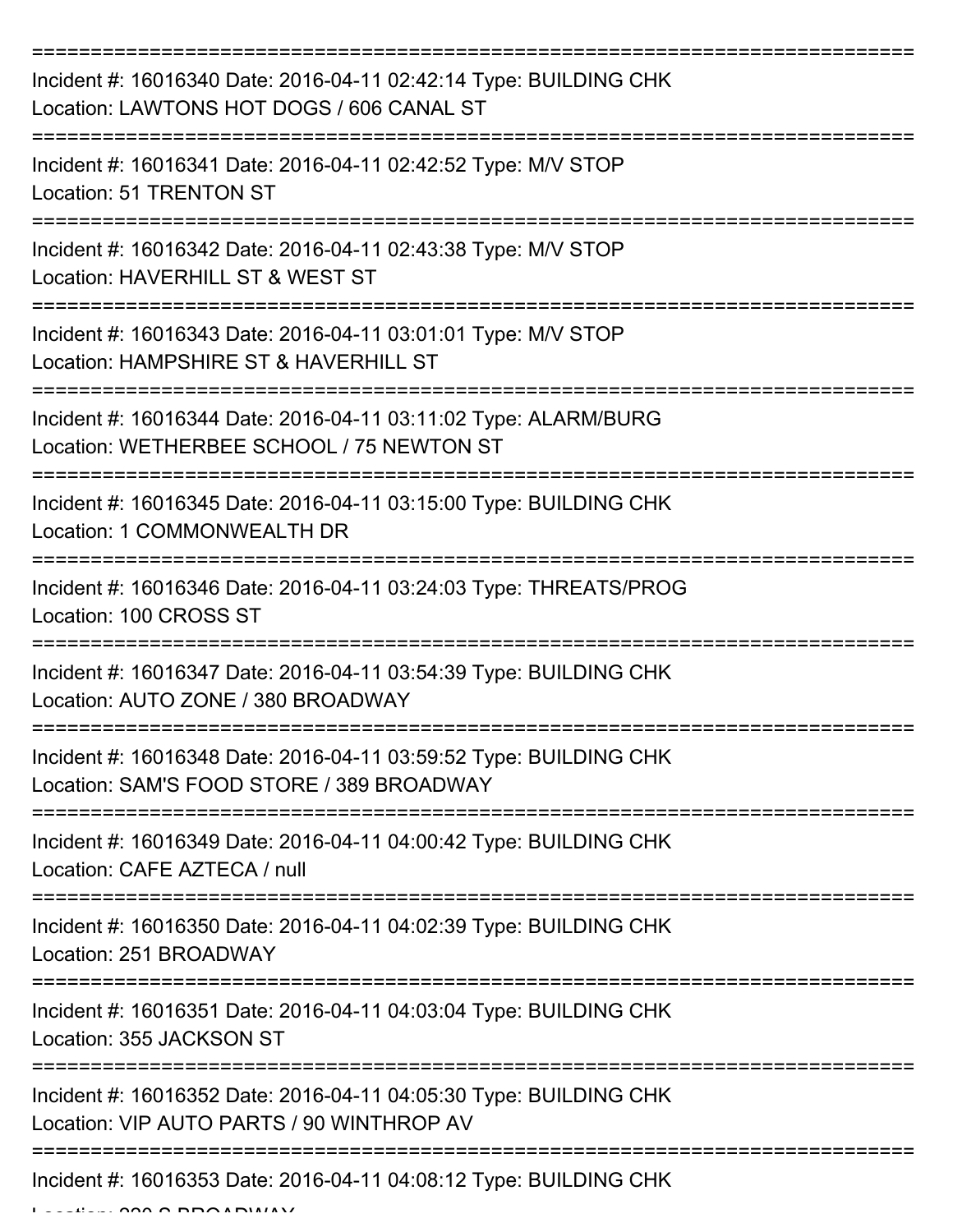| Incident #: 16016354 Date: 2016-04-11 04:25:52 Type: BUILDING CHK<br>Location: MORDENO AUTO SUPPLY / 139 WATER ST                  |
|------------------------------------------------------------------------------------------------------------------------------------|
| Incident #: 16016355 Date: 2016-04-11 04:27:18 Type: UNKNOWN PROB<br>Location: 155 BEACON ST                                       |
| Incident #: 16016356 Date: 2016-04-11 05:34:28 Type: BUILDING CHK<br>Location: ITAM REALTY / 429 BROADWAY                          |
| ================================<br>Incident #: 16016357 Date: 2016-04-11 05:35:23 Type: BUILDING CHK<br>Location: 357 JACKSON ST  |
| Incident #: 16016358 Date: 2016-04-11 05:53:57 Type: DISTURBANCE<br>Location: 100 CROSS ST FL 3                                    |
| :===============<br>Incident #: 16016359 Date: 2016-04-11 06:26:33 Type: BUILDING CHK<br>Location: BAYSTATE DISCONT / 289 ESSEX ST |
| -------------------------<br>Incident #: 16016360 Date: 2016-04-11 07:06:07 Type: PARK & WALK<br>Location: BROADWAY & HAVERHILL ST |
| Incident #: 16016361 Date: 2016-04-11 07:07:58 Type: GENERAL SERV<br>Location: 5 PEARL ST                                          |
| Incident #: 16016362 Date: 2016-04-11 07:12:03 Type: ALARMS<br>Location: GARCIA, VIRGINIA RESD / 411 RIVERSIDE DR                  |
| Incident #: 16016363 Date: 2016-04-11 07:21:07 Type: CLOSE STREET<br>Location: BAILEY ST & PARKER ST                               |
| Incident #: 16016364 Date: 2016-04-11 07:22:50 Type: MAL DAMAGE<br>Location: 44 CHESTER ST FL 2                                    |
| Incident #: 16016365 Date: 2016-04-11 07:36:24 Type: CLOSE STREET<br>Location: PARKER ST & SALEM ST                                |
| Incident #: 16016366 Date: 2016-04-11 07:51:17 Type: TOW OF M/V<br>Location: ROAD WORK / 73 EASTON ST                              |
| Incident #: 16016367 Date: 2016-04-11 08:21:47 Type: AUTO ACC/PI                                                                   |

Location: BLITLED CT & WADDEN CT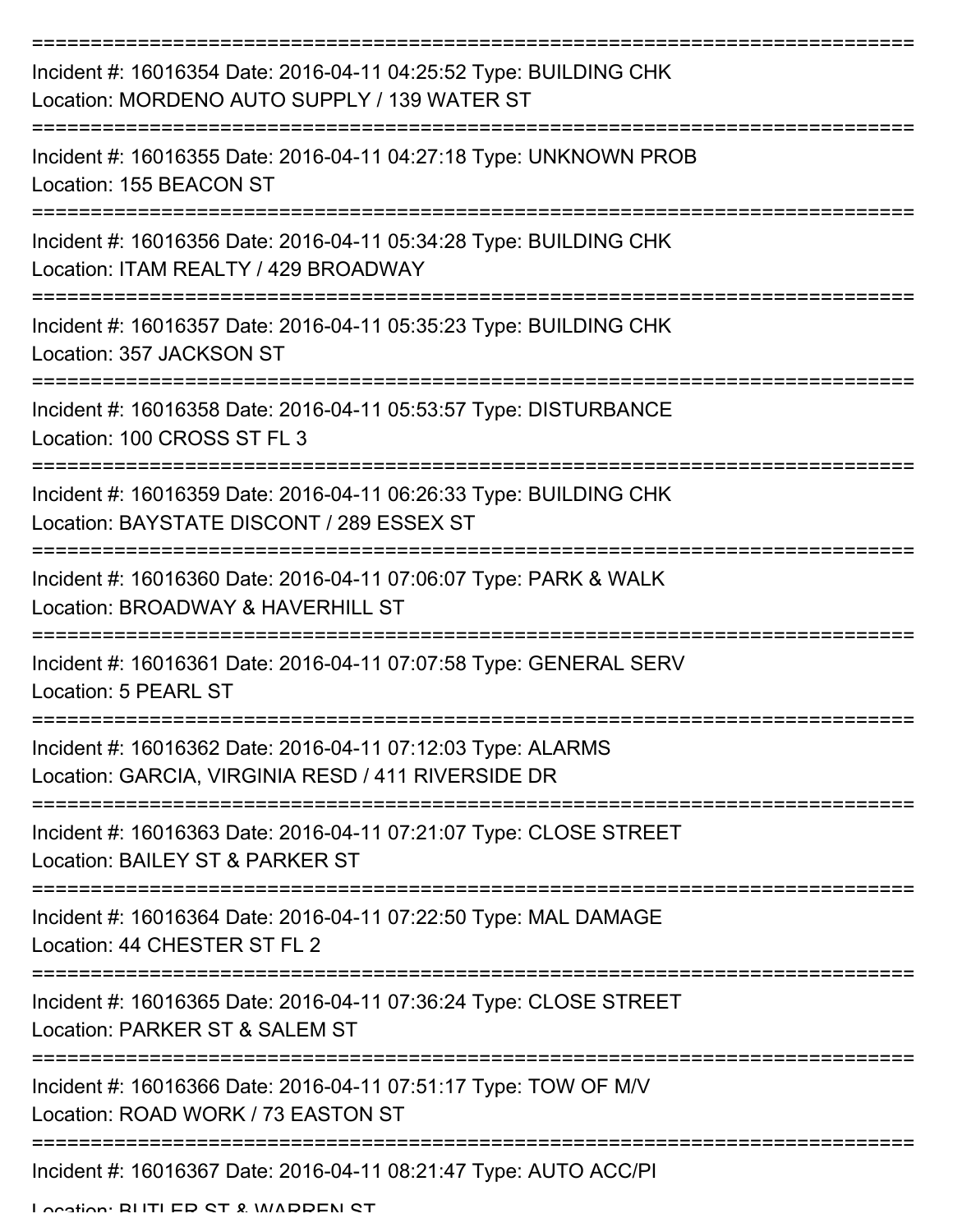| Incident #: 16016368 Date: 2016-04-11 08:42:39 Type: RECOV/STOL/MV<br>Location: 36 LENOX ST                       |
|-------------------------------------------------------------------------------------------------------------------|
| Incident #: 16016369 Date: 2016-04-11 08:53:32 Type: 209A/SERVE<br>Location: 59 BROOKFIELD ST                     |
| Incident #: 16016370 Date: 2016-04-11 08:57:05 Type: 209A/SERVE<br>Location: 364 ANDOVER ST                       |
| Incident #: 16016371 Date: 2016-04-11 08:58:04 Type: IDENTITY THEFT<br>Location: 231 HAMPSHIRE ST                 |
| Incident #: 16016372 Date: 2016-04-11 09:06:14 Type: 209A/SERVE<br>Location: 100 FOSTER ST                        |
| Incident #: 16016373 Date: 2016-04-11 09:08:40 Type: 209A/SERVE<br>Location: 6 SPRINGFIELD ST                     |
| Incident #: 16016374 Date: 2016-04-11 09:15:11 Type: AUTO ACC/NO PI<br>Location: RITE AID PHARMACY / 365 ESSEX ST |
| Incident #: 16016375 Date: 2016-04-11 09:20:00 Type: 209A/SERVE<br>Location: 5 POWERS ST                          |
| Incident #: 16016376 Date: 2016-04-11 09:23:05 Type: M/V STOP<br>Location: PARKER ST & SPRINGFIELD ST             |
| Incident #: 16016377 Date: 2016-04-11 09:29:15 Type: PARK & WALK<br>Location: BRADFORD ST & BROADWAY              |
| Incident #: 16016378 Date: 2016-04-11 09:31:36 Type: TOW OF M/V<br>Location: 296 ESSEX ST                         |
| Incident #: 16016379 Date: 2016-04-11 09:40:38 Type: A&B PAST<br>Location: 15 NELSON ST                           |
| Incident #: 16016380 Date: 2016-04-11 09:41:52 Type: M/V STOP<br>Location: 69 SHAWSHEEN RD                        |
| Incident #: 16016381 Date: 2016-04-11 09:45:53 Type: NOTIFICATION<br>Location: 53 UNION ST FL 1ST                 |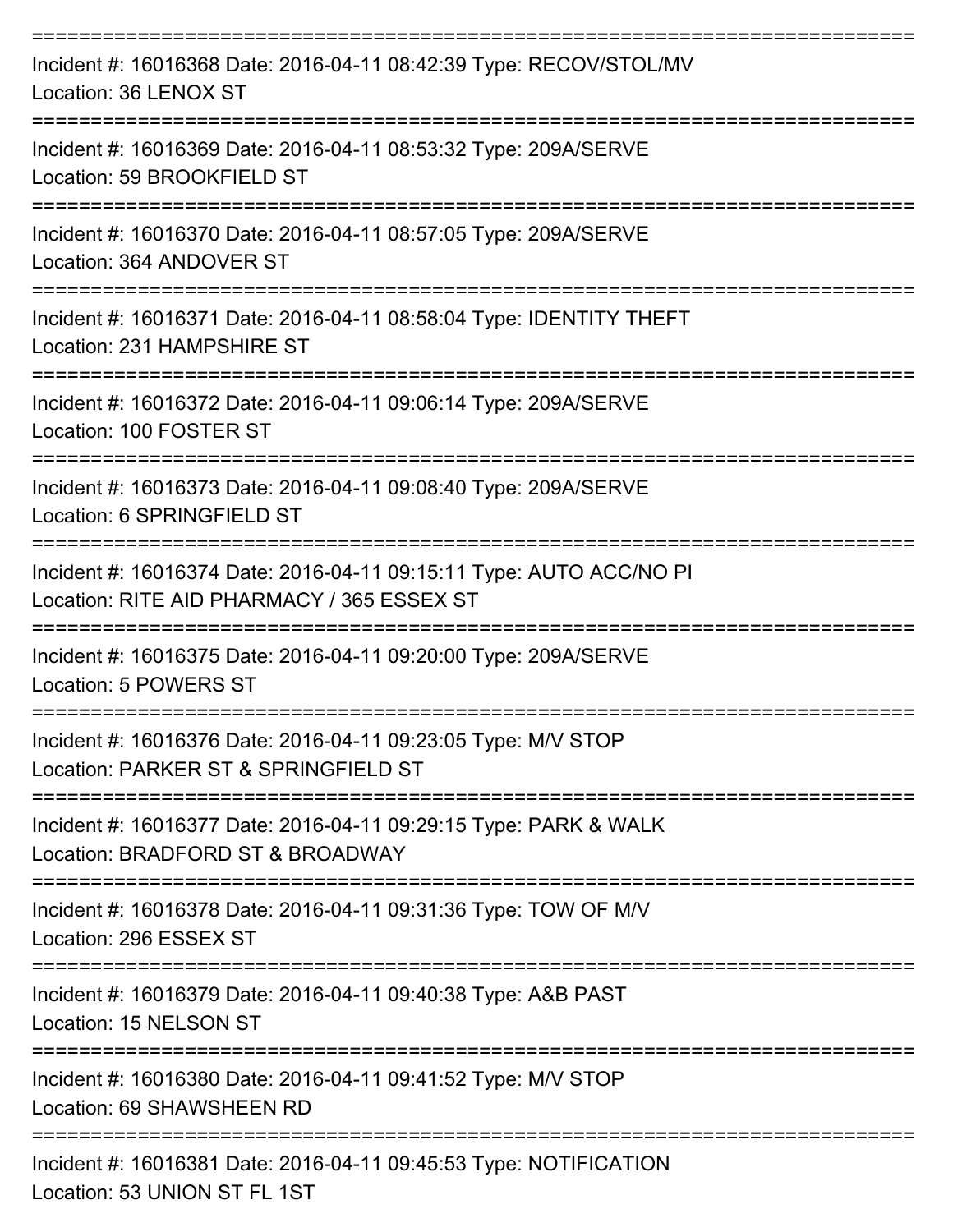| Incident #: 16016383 Date: 2016-04-11 09:51:10 Type: MEDIC SUPPORT<br>Location: 33 LISA LN                                                                                                          |
|-----------------------------------------------------------------------------------------------------------------------------------------------------------------------------------------------------|
| ==================================<br>Incident #: 16016382 Date: 2016-04-11 09:51:45 Type: INVESTIGATION<br>Location: 90 LOWELL ST                                                                  |
| Incident #: 16016384 Date: 2016-04-11 09:59:01 Type: INVESTIGATION<br>Location: 90 LOWELL ST<br>================================                                                                    |
| Incident #: 16016385 Date: 2016-04-11 10:00:05 Type: INVESTIGATION<br>Location: LAWRENCE POLICE DEPARTMENT / 90 LOWELL ST<br>;==================================<br>=============================== |
| Incident #: 16016386 Date: 2016-04-11 10:04:31 Type: KEEP PEACE<br>Location: 2 MUSEUM SQ #1104                                                                                                      |
| Incident #: 16016387 Date: 2016-04-11 10:16:03 Type: COURT DOC SERVE<br>Location: 61 ROLLINS ST                                                                                                     |
| Incident #: 16016388 Date: 2016-04-11 10:22:51 Type: COURT DOC SERVE<br>Location: 31 PLATT ST                                                                                                       |
| Incident #: 16016389 Date: 2016-04-11 10:30:35 Type: LARCENY/PAST<br>Location: 233 HAVERHILL ST                                                                                                     |
| Incident #: 16016390 Date: 2016-04-11 10:32:32 Type: COURT DOC SERVE<br>Location: 99 STEARNS AV                                                                                                     |
| Incident #: 16016391 Date: 2016-04-11 10:35:53 Type: PARK & WALK<br>Location: BRADFORD ST & BROADWAY                                                                                                |
| Incident #: 16016392 Date: 2016-04-11 10:42:07 Type: LOST PROPERTY<br>Location: 139 BENNINGTON ST FL 1                                                                                              |
| Incident #: 16016393 Date: 2016-04-11 10:56:15 Type: CK WELL BEING<br>Location: KENNETH ST & S BROADWAY                                                                                             |
| Incident #: 16016394 Date: 2016-04-11 11:05:56 Type: DISTURBANCE<br>Location: 55 SPRINGFIELD ST FL 2                                                                                                |
| Incident #: 16016395 Date: 2016-04-11 11:16:18 Type: DRUG VIO<br>Location: LORING ST & SALEM ST                                                                                                     |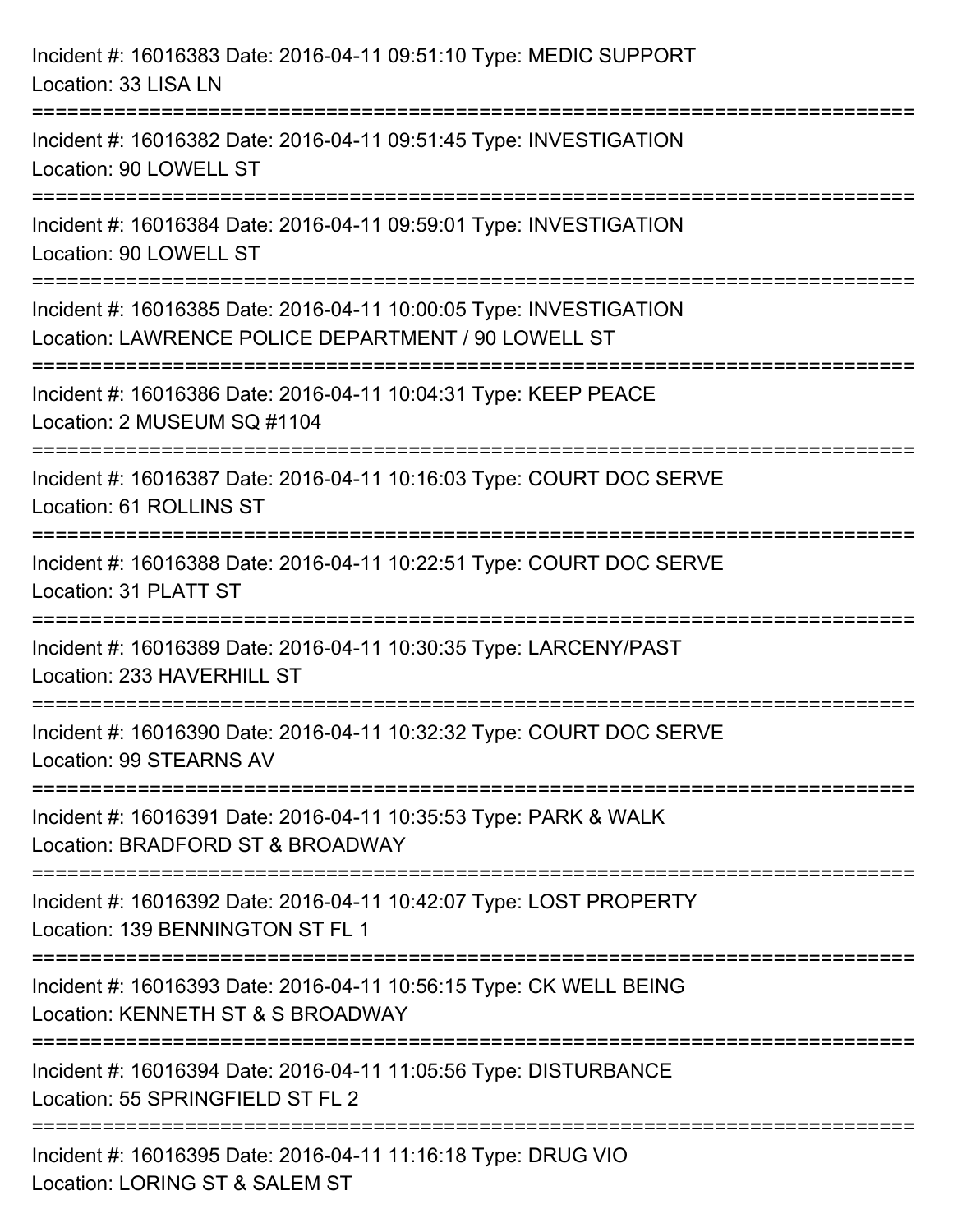| Incident #: 16016396 Date: 2016-04-11 11:24:17 Type: LOST PROPERTY<br>Location: 61 FRANKLIN ST #2                                        |
|------------------------------------------------------------------------------------------------------------------------------------------|
| Incident #: 16016397 Date: 2016-04-11 11:32:14 Type: INVESTIGATION<br>Location: 15 NELSON ST                                             |
| Incident #: 16016398 Date: 2016-04-11 11:45:15 Type: M/V STOP<br>Location: BRADFORD ST & BROADWAY<br>=================================== |
| Incident #: 16016399 Date: 2016-04-11 11:49:17 Type: M/V STOP<br>Location: COMMON ST & LAWRENCE ST                                       |
| Incident #: 16016400 Date: 2016-04-11 11:51:19 Type: M/V STOP<br>Location: COMMON ST & FRANKLIN ST<br>:=========================         |
| Incident #: 16016401 Date: 2016-04-11 11:52:50 Type: LARCENY/PAST<br>Location: 9 SUMMER ST #S501                                         |
| Incident #: 16016402 Date: 2016-04-11 12:00:32 Type: SELECTIVE ENF<br>Location: S UNION ST & WINTHROP AV                                 |
| Incident #: 16016403 Date: 2016-04-11 12:01:01 Type: 209A/SERVE<br>Location: 1070 ESSEX ST                                               |
| Incident #: 16016404 Date: 2016-04-11 12:05:15 Type: M/V STOP<br>Location: 125 LAWRENCE ST                                               |
| Incident #: 16016405 Date: 2016-04-11 12:13:16 Type: 209A/SERVE<br>Location: 16 HANCOCK ST                                               |
| Incident #: 16016407 Date: 2016-04-11 12:17:55 Type: LOST PROPERTY<br>Location: 143 MYRTLE ST                                            |
| Incident #: 16016406 Date: 2016-04-11 12:19:16 Type: M/V STOP<br>Location: 75 MANCHESTER ST                                              |
| ====================================<br>Incident #: 16016408 Date: 2016-04-11 12:29:27 Type: M/V STOP<br>Location: 108 ABBOTT ST         |
| Incident #: 16016409 Date: 2016-04-11 12:34:10 Type: DISTURBANCE<br>Location: 298 HOWARD ST FL 3RD                                       |

===========================================================================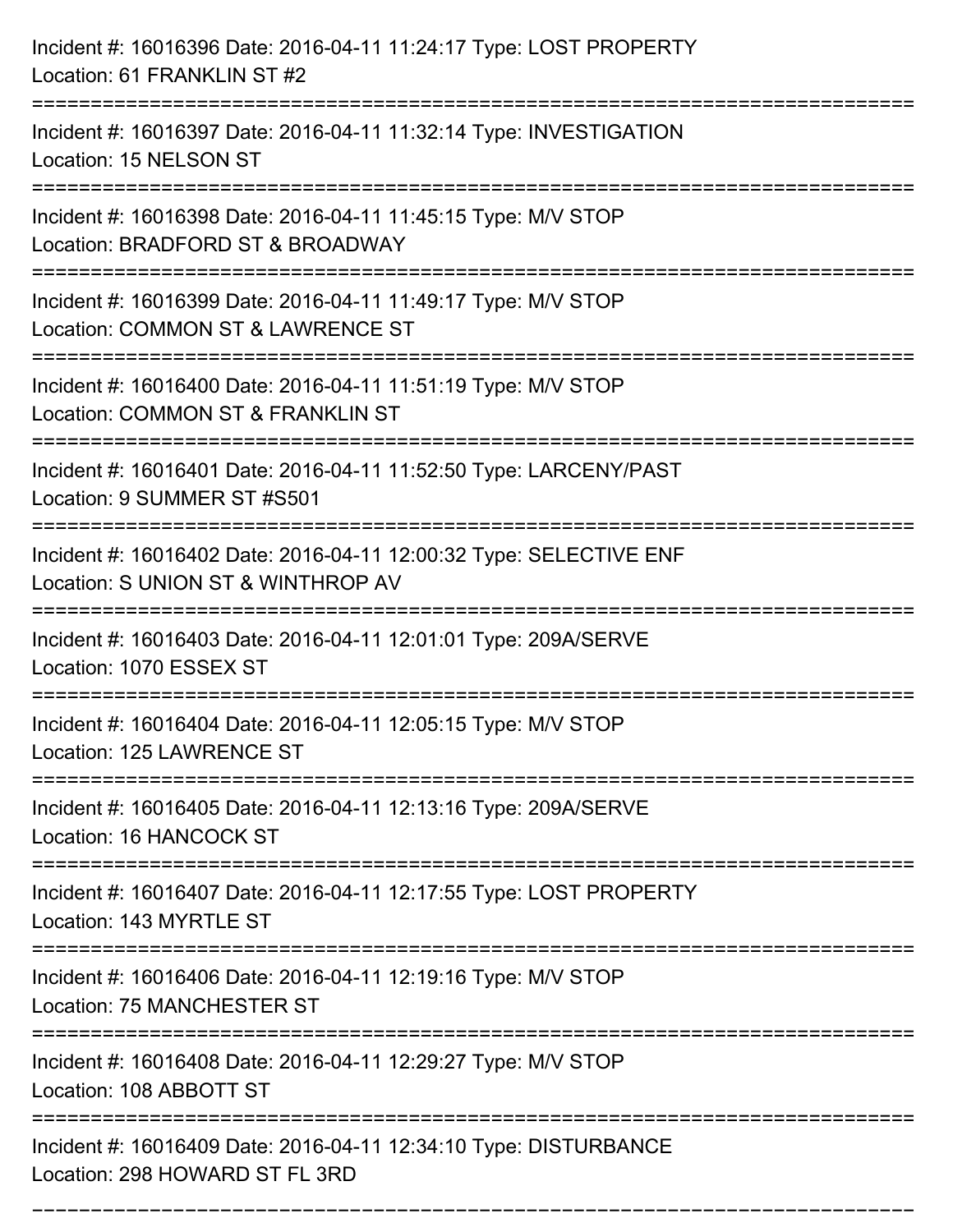| Incident #: 16016410 Date: 2016-04-11 12:36:10 Type: M/V STOP<br>Location: CARRUTHERS PL & MAY ST                                  |
|------------------------------------------------------------------------------------------------------------------------------------|
| :=======================<br>Incident #: 16016411 Date: 2016-04-11 12:46:47 Type: M/V STOP<br>Location: 14 EXETER ST                |
| Incident #: 16016412 Date: 2016-04-11 12:48:54 Type: M/V STOP<br>Location: CHESTNUT ST & SHORT ST<br>============================= |
| Incident #: 16016413 Date: 2016-04-11 12:54:35 Type: HIT & RUN M/V<br>Location: FAMILY DOLLAR / 73 WINTHROP AV                     |
| Incident #: 16016414 Date: 2016-04-11 12:57:50 Type: M/V STOP<br>Location: BOYD ST & S BROADWAY<br>=============================== |
| Incident #: 16016415 Date: 2016-04-11 12:58:23 Type: M/V STOP<br>Location: CHESTNUT ST & SHORT ST                                  |
| Incident #: 16016416 Date: 2016-04-11 13:02:33 Type: M/V STOP<br>Location: 345 LOWELL ST<br>==================================     |
| Incident #: 16016417 Date: 2016-04-11 13:09:09 Type: M/V STOP<br>Location: WINTHROP AV                                             |
| Incident #: 16016418 Date: 2016-04-11 13:09:55 Type: M/V STOP<br>Location: CHESTNUT ST & SHORT ST                                  |
| Incident #: 16016419 Date: 2016-04-11 13:12:01 Type: MAN DOWN<br>Location: 93 MARGIN ST                                            |
| Incident #: 16016420 Date: 2016-04-11 13:18:50 Type: M/V STOP<br>Location: CHESTNUT ST & SHORT ST                                  |
| Incident #: 16016423 Date: 2016-04-11 13:28:23 Type: SUS PERS/MV<br>Location: CENTRO DE NUTRICION / 107 ESSEX ST                   |
| Incident #: 16016422 Date: 2016-04-11 13:28:32 Type: ALARM/BURG<br>Location: 5 E HAVERHILL ST                                      |
| Incident #: 16016421 Date: 2016-04-11 13:28:36 Type: M/V STOP<br>Location: CHESTNUT ST & SHORT ST                                  |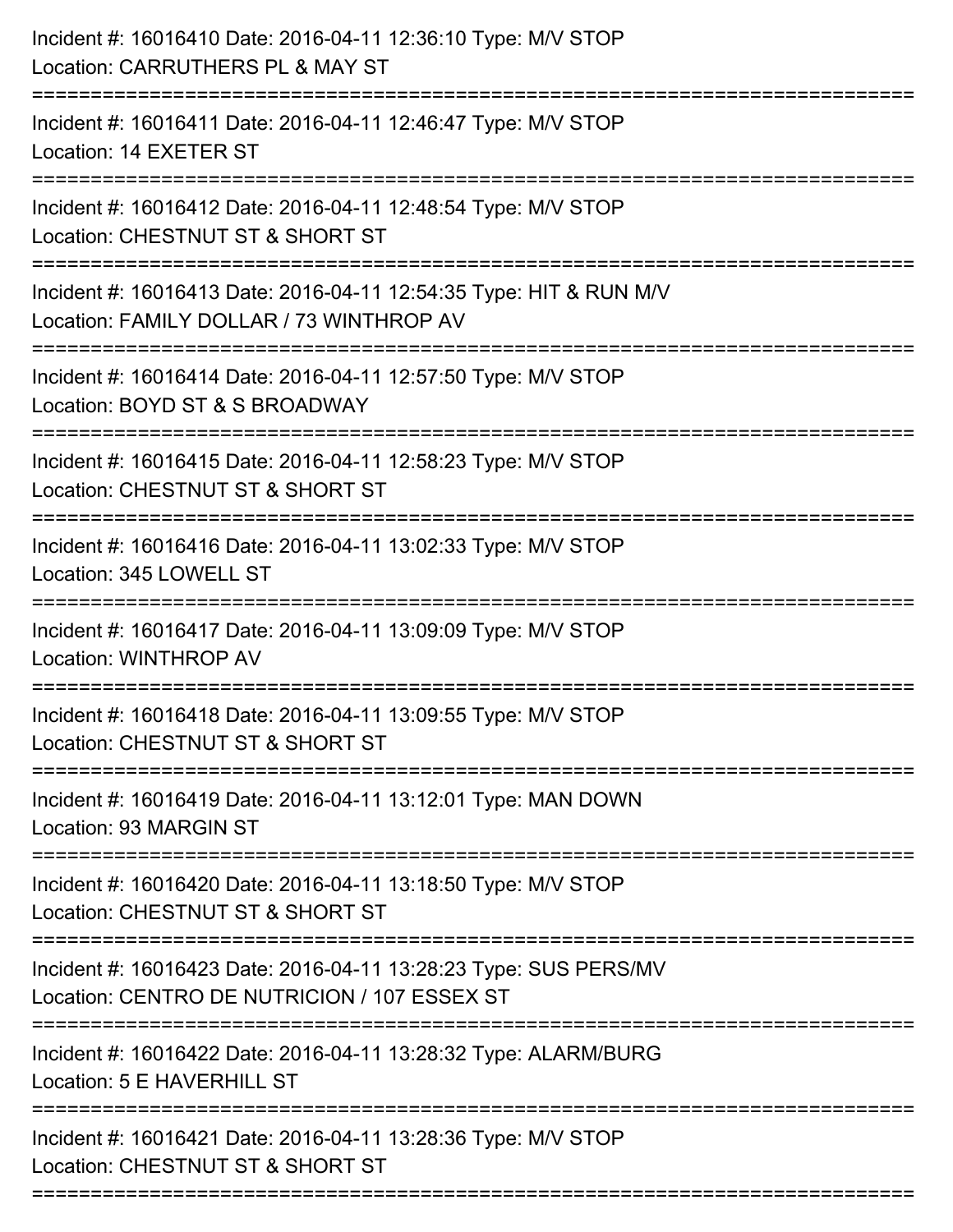Location: 15 NELSON ST

| Incident #: 16016425 Date: 2016-04-11 13:36:00 Type: M/V STOP<br>Location: KATHLEEN TER & MT VERNON ST |
|--------------------------------------------------------------------------------------------------------|
| Incident #: 16016426 Date: 2016-04-11 13:37:53 Type: M/V STOP<br>Location: CHESTNUT ST & SHORT ST      |
| Incident #: 16016427 Date: 2016-04-11 13:40:51 Type: M/V STOP<br>Location: 16 MT VERNON ST             |
| Incident #: 16016428 Date: 2016-04-11 13:42:07 Type: INVEST CONT<br>Location: 15 BEACON ST             |
| Incident #: 16016429 Date: 2016-04-11 13:43:29 Type: HIT & RUN M/V<br>Location: 1 GENERAL ST           |
| Incident #: 16016430 Date: 2016-04-11 13:47:31 Type: SUS PERS/MV<br>Location: ESSEX ST & NEWBURY ST    |
| Incident #: 16016431 Date: 2016-04-11 13:49:08 Type: M/V STOP<br>Location: 127 MAY ST                  |
| Incident #: 16016432 Date: 2016-04-11 13:58:50 Type: M/V STOP<br>Location: LAFAYETTE AV & S BROADWAY   |
| Incident #: 16016433 Date: 2016-04-11 13:59:43 Type: M/V STOP<br>Location: CHESTNUT ST & SHORT ST      |
| Incident #: 16016435 Date: 2016-04-11 14:05:46 Type: MISSING PERS<br>Location: 70 KNOX ST              |
| Incident #: 16016434 Date: 2016-04-11 14:06:21 Type: M/V STOP<br>Location: CHESTNUT ST & SHORT ST      |
| Incident #: 16016436 Date: 2016-04-11 14:16:49 Type: HIT & RUN M/V<br><b>Location: HAVERHILL ST</b>    |
| Incident #: 16016437 Date: 2016-04-11 14:20:29 Type: TOW OF M/V<br>Location: 49 BLANCHARD ST           |
|                                                                                                        |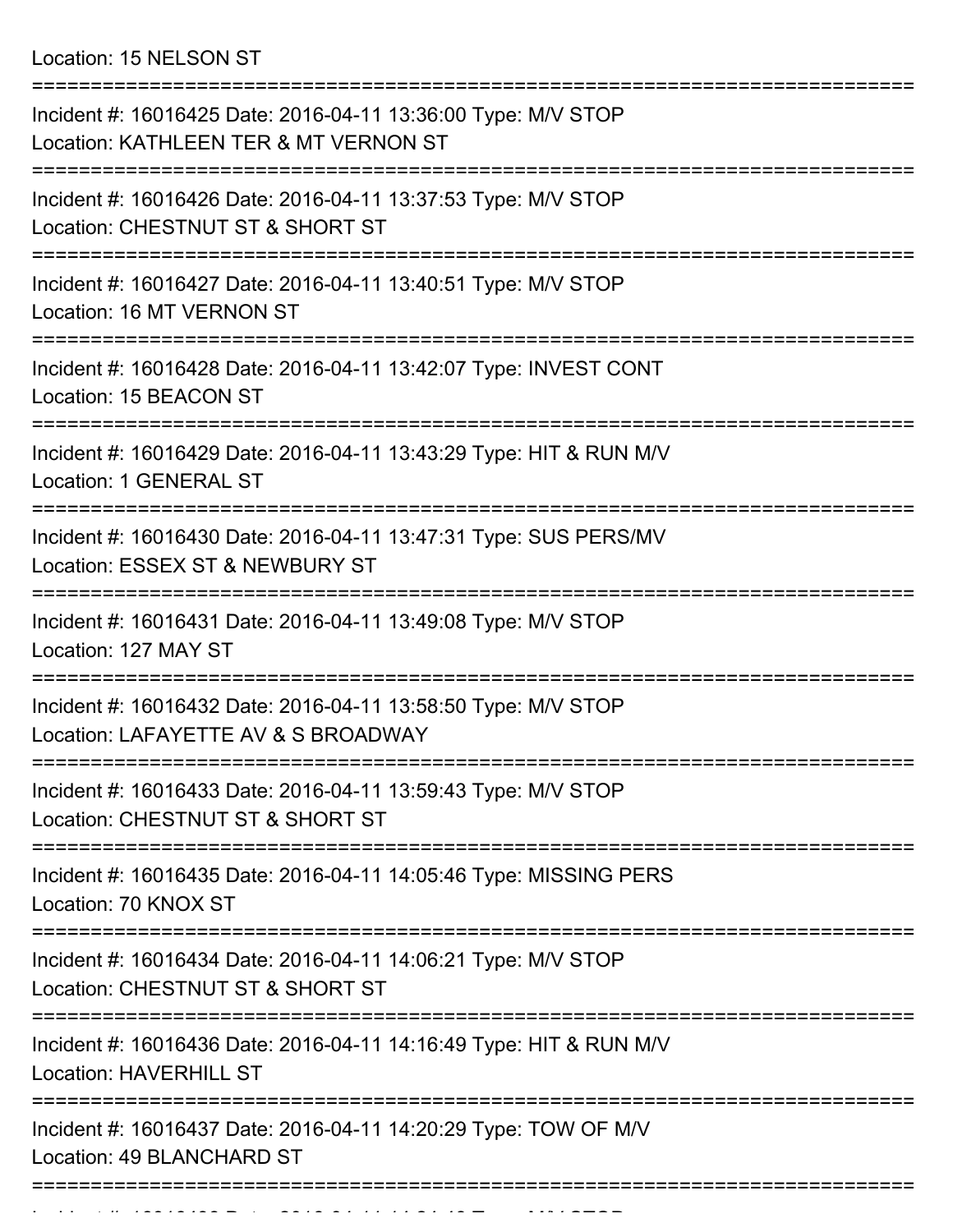Location: 210 BROADWAY

| Incident #: 16016439 Date: 2016-04-11 14:32:30 Type: INVESTIGATION<br>Location: 2 APPLETON ST                                       |
|-------------------------------------------------------------------------------------------------------------------------------------|
| Incident #: 16016440 Date: 2016-04-11 14:37:21 Type: TRESPASSING<br>Location: DEMOULAS MARKET / 700 ESSEX ST                        |
| Incident #: 16016441 Date: 2016-04-11 14:39:08 Type: MEDIC SUPPORT<br>Location: 98 FARNHAM ST FL 1ST                                |
| Incident #: 16016442 Date: 2016-04-11 14:44:10 Type: AUTO ACC/PI<br>Location: 610 ANDOVER ST                                        |
| Incident #: 16016443 Date: 2016-04-11 14:51:13 Type: AUTO ACC/NO PI<br>Location: ANDOVER ST & BEACON ST                             |
| Incident #: 16016444 Date: 2016-04-11 14:51:50 Type: DRUG VIO<br>Location: 42 MARION AV                                             |
| Incident #: 16016445 Date: 2016-04-11 14:54:12 Type: DOMESTIC/PAST<br>Location: 24 LINDEN ST                                        |
| Incident #: 16016446 Date: 2016-04-11 15:30:04 Type: LOUD NOISE<br>Location: 84 KINGSTON ST                                         |
| Incident #: 16016447 Date: 2016-04-11 15:35:44 Type: MAL DAMAGE<br>Location: 629 HAVERHILL ST                                       |
| Incident #: 16016448 Date: 2016-04-11 15:39:06 Type: M/V STOP<br><b>Location: MANCHESTER ST</b>                                     |
| Incident #: 16016449 Date: 2016-04-11 15:41:18 Type: LOST PROPERTY<br>Location: 91 OSGOOD ST #3                                     |
| ==============================<br>Incident #: 16016450 Date: 2016-04-11 15:56:01 Type: M/V STOP<br>Location: BRADFORD ST & BROADWAY |
| Incident #: 16016451 Date: 2016-04-11 16:07:13 Type: M/V STOP<br>Location: BRADFORD ST & BROADWAY                                   |
|                                                                                                                                     |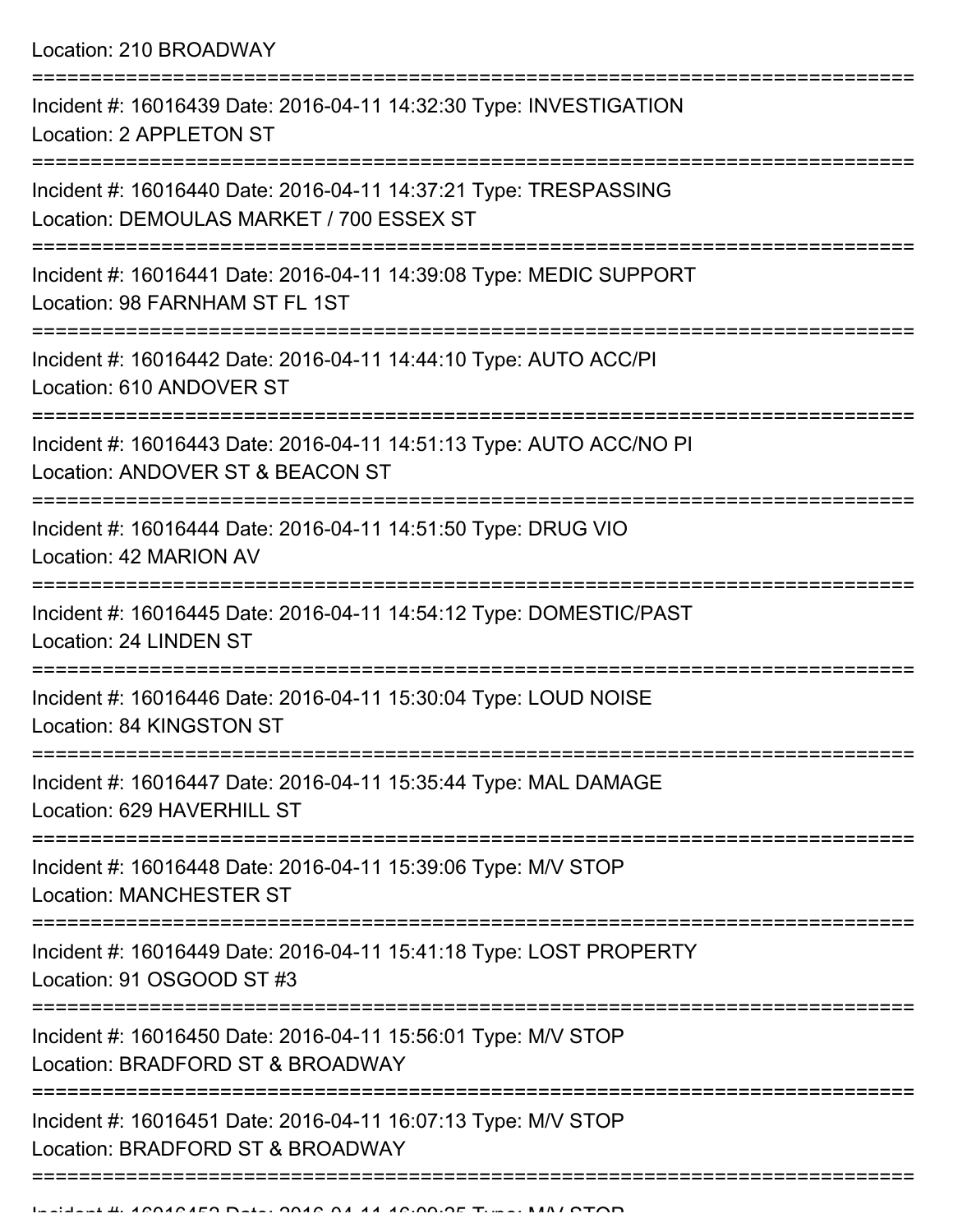Location: 120 CROSS ST

| Incident #: 16016453 Date: 2016-04-11 16:31:12 Type: MAL DAMG PROG<br>Location: COMMON ST & LAWRENCE ST                               |
|---------------------------------------------------------------------------------------------------------------------------------------|
| Incident #: 16016454 Date: 2016-04-11 16:33:36 Type: MV/BLOCKING<br>Location: 1 BICKNELL TER                                          |
| Incident #: 16016455 Date: 2016-04-11 16:35:20 Type: AUTO ACC/NO PI<br>Location: DENNYS / 160 WINTHROP AV                             |
| Incident #: 16016456 Date: 2016-04-11 16:42:50 Type: HIT & RUN M/V<br><b>Location: LOWELL ST</b>                                      |
| Incident #: 16016457 Date: 2016-04-11 16:50:30 Type: ANIMAL COMPL<br>Location: 75 NEWTON ST                                           |
| Incident #: 16016458 Date: 2016-04-11 16:52:51 Type: AUTO ACC/NO PI<br>Location: CENTRE ST & HAMPSHIRE ST<br>===========              |
| Incident #: 16016459 Date: 2016-04-11 16:57:42 Type: MEDIC SUPPORT<br>Location: GREATER LAWRENCE FAM.HLTH.CTR. / 34 HAVERHILL ST FL 2 |
| Incident #: 16016460 Date: 2016-04-11 17:10:15 Type: CK WELL BEING<br>Location: 149 MYRTLE ST #2                                      |
| Incident #: 16016461 Date: 2016-04-11 17:24:21 Type: M/V STOP<br>Location: FALLS BRIDGE / null                                        |
| Incident #: 16016462 Date: 2016-04-11 17:27:16 Type: M/V STOP<br>Location: FALLS BRIDGE / null                                        |
| Incident #: 16016463 Date: 2016-04-11 17:39:14 Type: ALARM/BURG<br>Location: RANCHO BRAZIL / 13 S BROADWAY                            |
| Incident #: 16016464 Date: 2016-04-11 17:39:44 Type: MAN DOWN<br>Location: ERVING AV & JACKSON ST                                     |
| Incident #: 16016465 Date: 2016-04-11 17:49:55 Type: HIT & RUN M/V<br>Location: ANDOVER ST & S BROADWAY                               |
| Incident #: 16016466 Date: 2016-04-11 17:52:43 Type: THREATS                                                                          |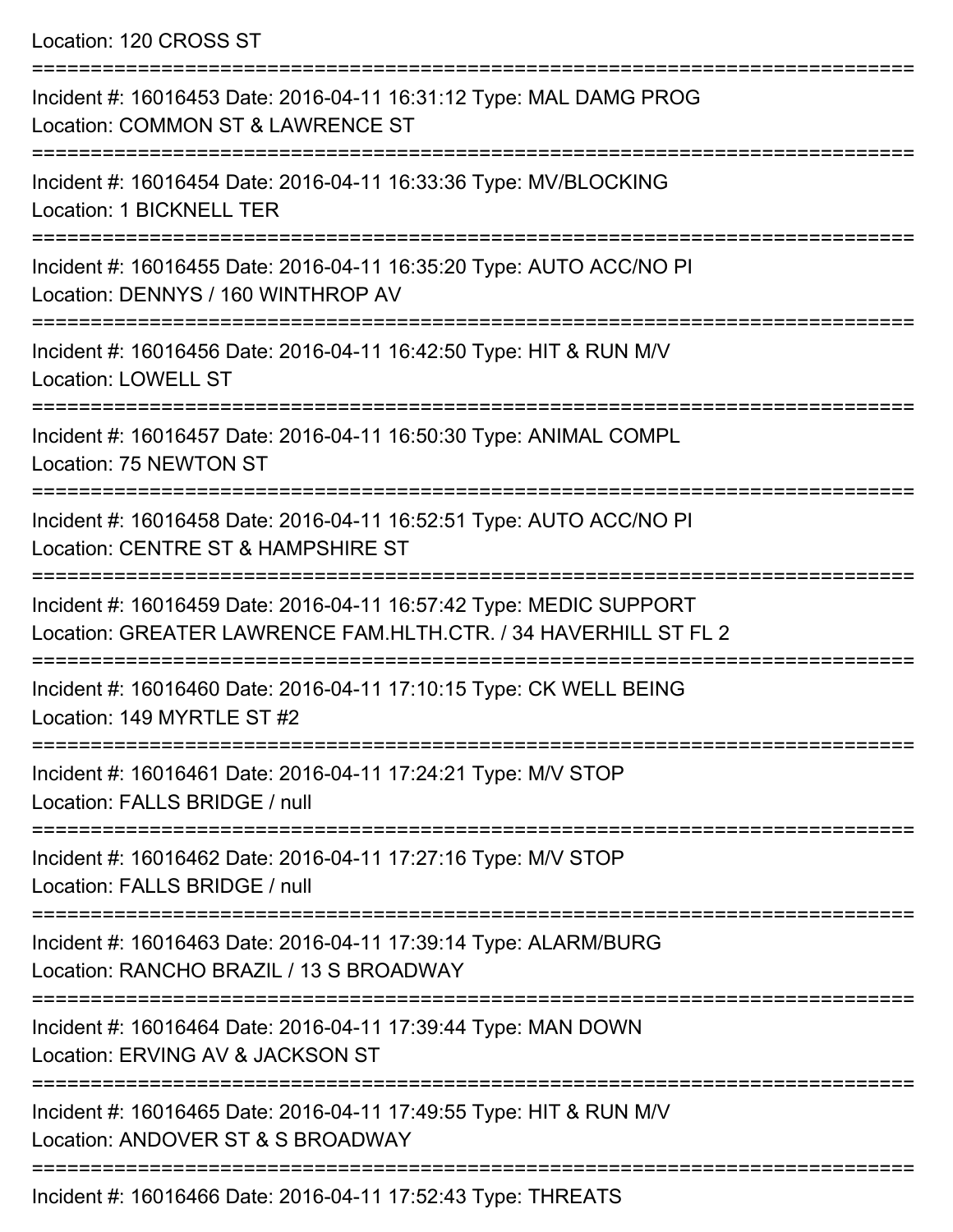| Incident #: 16016467 Date: 2016-04-11 18:00:34 Type: MAL DAMAGE<br>Location: 64 NEWTON ST                       |
|-----------------------------------------------------------------------------------------------------------------|
| Incident #: 16016468 Date: 2016-04-11 18:01:34 Type: GENERAL SERV<br>Location: 99 DRACUT ST #3                  |
| Incident #: 16016469 Date: 2016-04-11 18:10:43 Type: LARCENY/PAST<br>Location: 300 CANAL ST                     |
| Incident #: 16016470 Date: 2016-04-11 18:11:13 Type: AUTO ACC/NO PI<br>Location: 73 WINTHROP AV                 |
| Incident #: 16016471 Date: 2016-04-11 18:21:52 Type: SUS PERS/MV<br><b>Location: 8 DURANT ST</b>                |
| ===========<br>Incident #: 16016472 Date: 2016-04-11 18:31:27 Type: LARCENY/PAST<br>Location: 11 SUMMER ST #101 |
| ---------------<br>Incident #: 16016473 Date: 2016-04-11 18:32:49 Type: B&E/ATTEMPY<br>Location: 287 WATER ST   |
| Incident #: 16016474 Date: 2016-04-11 18:36:17 Type: B&E/ATTEMPY<br>Location: HENNESSEY SCHOOL / 122 HANCOCK ST |
| Incident #: 16016475 Date: 2016-04-11 18:42:28 Type: GENERAL SERV<br>Location: 453 HAMPSHIRE ST #1              |
| Incident #: 16016476 Date: 2016-04-11 18:51:47 Type: MAL DAMAGE<br>Location: 478 RIVERSIDE DR                   |
| Incident #: 16016477 Date: 2016-04-11 18:52:07 Type: M/V STOP<br>Location: MARLBORO ST & S UNION ST             |
| Incident #: 16016478 Date: 2016-04-11 18:57:40 Type: UNWANTEDGUEST<br><b>Location: 11 LAWRENCE ST</b>           |
| Incident #: 16016479 Date: 2016-04-11 19:05:51 Type: INVEST CONT<br>Location: 383 HAVERHILL ST                  |
| Incident #: 16016480 Date: 2016-04-11 19:10:07 Type: UNKNOWN PROB                                               |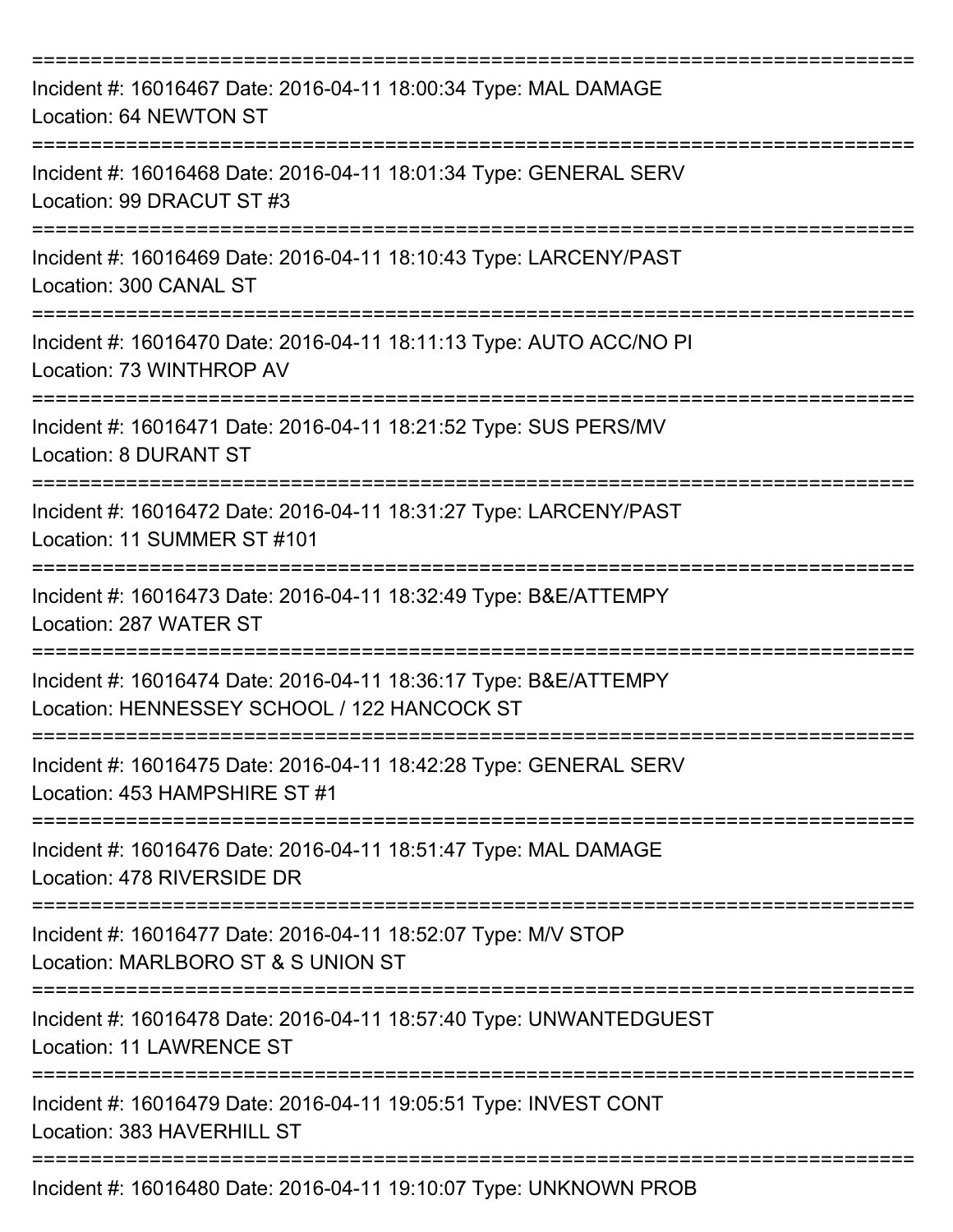| Incident #: 16016481 Date: 2016-04-11 19:29:37 Type: SUS PERS/MV<br>Location: TEDESCHI / WINTHROP & S UNION    |
|----------------------------------------------------------------------------------------------------------------|
| Incident #: 16016482 Date: 2016-04-11 19:35:20 Type: M/V STOP<br>Location: BROADWAY & CONCORD ST               |
| Incident #: 16016483 Date: 2016-04-11 19:49:58 Type: DISABLED MV<br>Location: CENTRAL BRIDGE / AMESBURY ST     |
| Incident #: 16016484 Date: 2016-04-11 19:57:42 Type: INVEST CONT<br>Location: 61 ESSEX ST                      |
| Incident #: 16016485 Date: 2016-04-11 20:08:10 Type: DOMESTIC/PROG<br>Location: 109 THOREAU WAY #722           |
| Incident #: 16016486 Date: 2016-04-11 20:10:08 Type: MAL DAMG PROG<br>Location: AMESBURY ST & COMMON ST        |
| Incident #: 16016487 Date: 2016-04-11 20:12:38 Type: UNKNOWN PROB<br>Location: HERNANDEZ MARKET / 47 LORING ST |
| Incident #: 16016488 Date: 2016-04-11 20:29:53 Type: INVESTIGATION<br>Location: 3 NEWTON ST                    |
| Incident #: 16016489 Date: 2016-04-11 20:32:14 Type: WARRANT SERVE<br>Location: 40 LAWRENCE ST #414            |
| Incident #: 16016490 Date: 2016-04-11 20:48:26 Type: DOMESTIC/PROG<br>Location: 5 FITZ ST FL 1                 |
| Incident #: 16016491 Date: 2016-04-11 20:50:04 Type: SUS PERS/MV<br>Location: 7-11 / 703 HAVERHILL ST          |
| Incident #: 16016492 Date: 2016-04-11 21:10:07 Type: M/V STOP<br>Location: MERRIMACK ST & S UNION ST           |
| Incident #: 16016493 Date: 2016-04-11 21:23:26 Type: M/V STOP<br>Location: DURHAM ST & S BROADWAY              |
| Incident #: 16016494 Date: 2016-04-11 21:28:31 Type: DISTURBANCE                                               |

 $L = L L L L L$  333  $\sigma$  333 HOWARD ST #15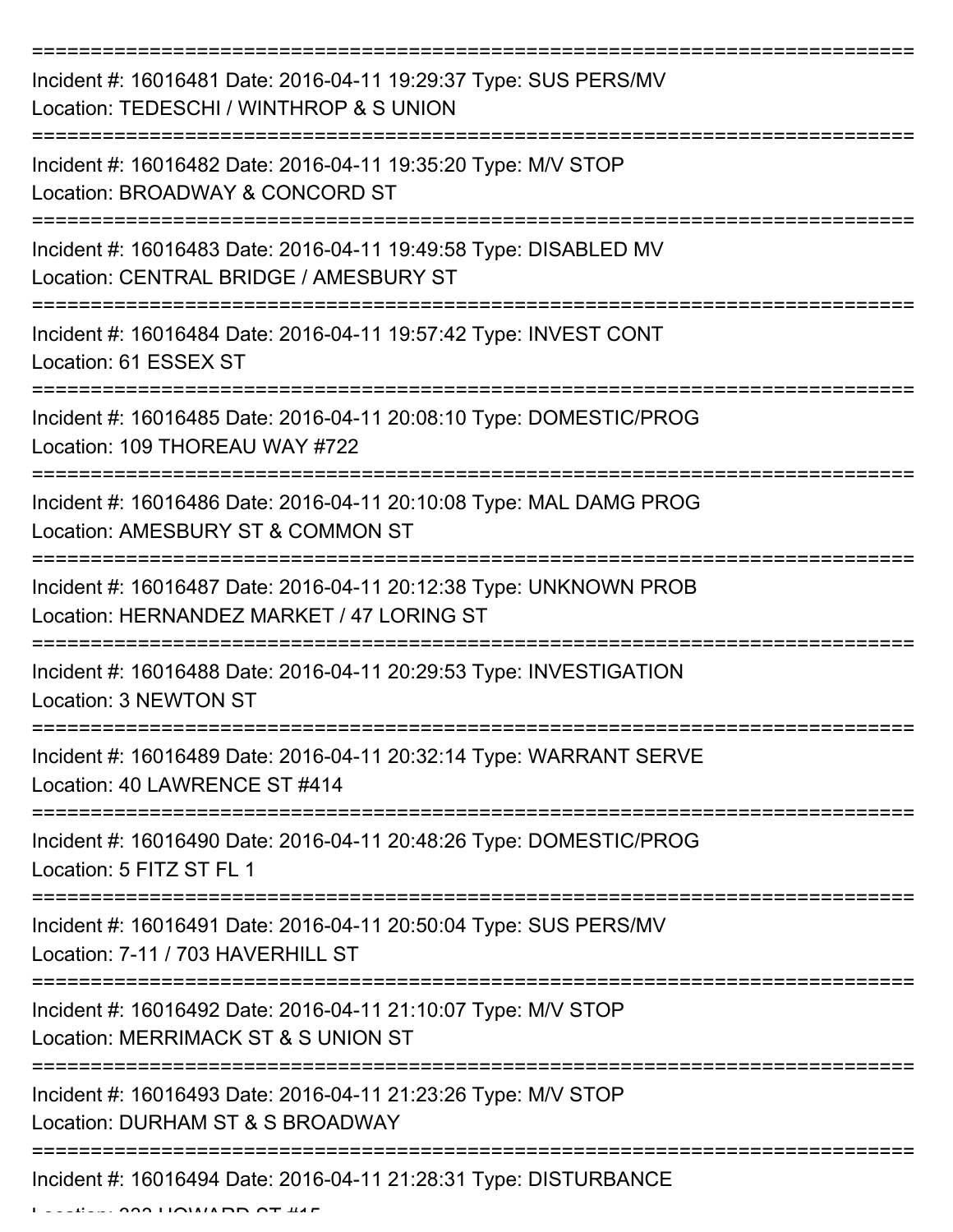| Incident #: 16016495 Date: 2016-04-11 21:29:39 Type: M/V STOP<br>Location: BROADWAY & METHUEN ST     |
|------------------------------------------------------------------------------------------------------|
| Incident #: 16016496 Date: 2016-04-11 21:30:40 Type: B&E/PROG<br>Location: 20 ORCHARD ST             |
| Incident #: 16016497 Date: 2016-04-11 21:31:29 Type: DISTURBANCE<br>Location: 25 SPRINGFIELD ST FL 3 |
| Incident #: 16016498 Date: 2016-04-11 21:47:25 Type: M/V STOP<br>Location: FALLS BRIDGE / null       |
| Incident #: 16016499 Date: 2016-04-11 22:01:24 Type: LOUD NOISE<br>Location: 364 ANDOVER ST FL 3RD   |
| Incident #: 16016500 Date: 2016-04-11 22:26:18 Type: SUS PERS/MV<br>Location: 288 BROADWAY           |
| Incident #: 16016501 Date: 2016-04-11 22:41:50 Type: DRUG OVERDOSE<br>Location: 49 EUTAW ST FL 2     |
| Incident #: 16016502 Date: 2016-04-11 22:51:50 Type: LOUD NOISE<br>Location: 138 SARATOGA ST         |
| Incident #: 16016503 Date: 2016-04-11 23:03:24 Type: LOUD NOISE<br>Location: 60 SALEM ST             |
| Incident #: 16016504 Date: 2016-04-11 23:21:53 Type: M/V STOP<br>Location: BROADWAY & LOWELL ST      |
| Incident #: 16016505 Date: 2016-04-11 23:29:39 Type: M/V STOP<br>Location: BROADWAY & LOWELL ST      |
| Incident #: 16016506 Date: 2016-04-11 23:33:01 Type: INVESTIGATION<br><b>Location: MARSTON ST</b>    |
| Incident #: 16016507 Date: 2016-04-11 23:46:17 Type: M/V STOP<br><b>Location: CANAL ST</b>           |
|                                                                                                      |